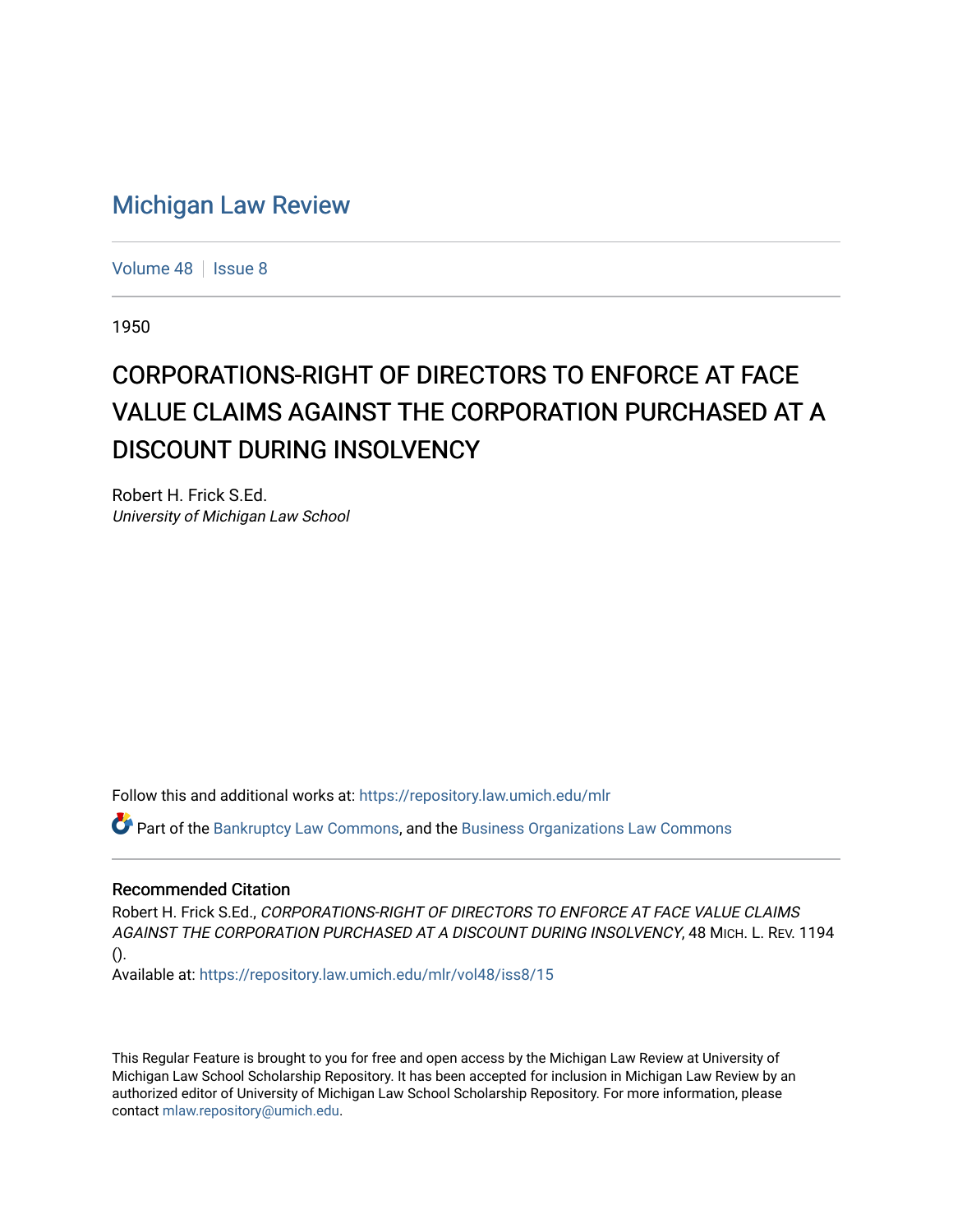CORPORATIONS-RIGHT OF DIRECTORS TO ENFORCE AT FACE VALUE CLAIMS AGAINST THE CORPORATION PURCHASED AT A DISCOUNT DURING INSOLVENCY-From 1942 to the initiation of bankruptcy proceedings the assets of the debtor corporation were insufficient to pay its liabilities, and, with the exception of 1945, it operated at a deficit. In 1946 the assets of the corporation were sold, and the debtor filed a petition under Chapter XI of the Bankruptcy Act.<sup>1</sup> Prior to the filing of the petition, but during the period of insolyency, the respondents, the sister, mother, and a personal friend of a director, acquired debenture bonds of the corporation, primarily from over-the-counter dealers, at 3% to 14% of face value, the aggregate cost being \$10,000. The plan of arrangement under Chapter XI provided for a dividend to debenture holders of 43.6% of the face amount, which would return to the respondents a dividend of \$64,000. A creditor, and trustee under the bond indenture objected to the respondents' claim on the grounds that the circumstances demanded limiting their claim to the amount paid for the bonds plus interest. The district court approved the arrangement and the circuit court of appeals affirmed, Judge Learned Hand dissenting.2 Qn certiorari from the court of appeals, *held*, affirmed. In the absence of overreaching or bad faith, directors

1 52 Stat. L. 883 (1938), 11 U.S.C. (1946) §701 et seq. <sup>2</sup> In re Calton Crescent, Inc., (2d Cir. 1949) 173 F. (2d) 944. Noted 62 HARV. L. REv. 1391 (1949); 59 YALE L. J. 151 (1949); 18 Umv. Cm. L. REv. 542 (1949).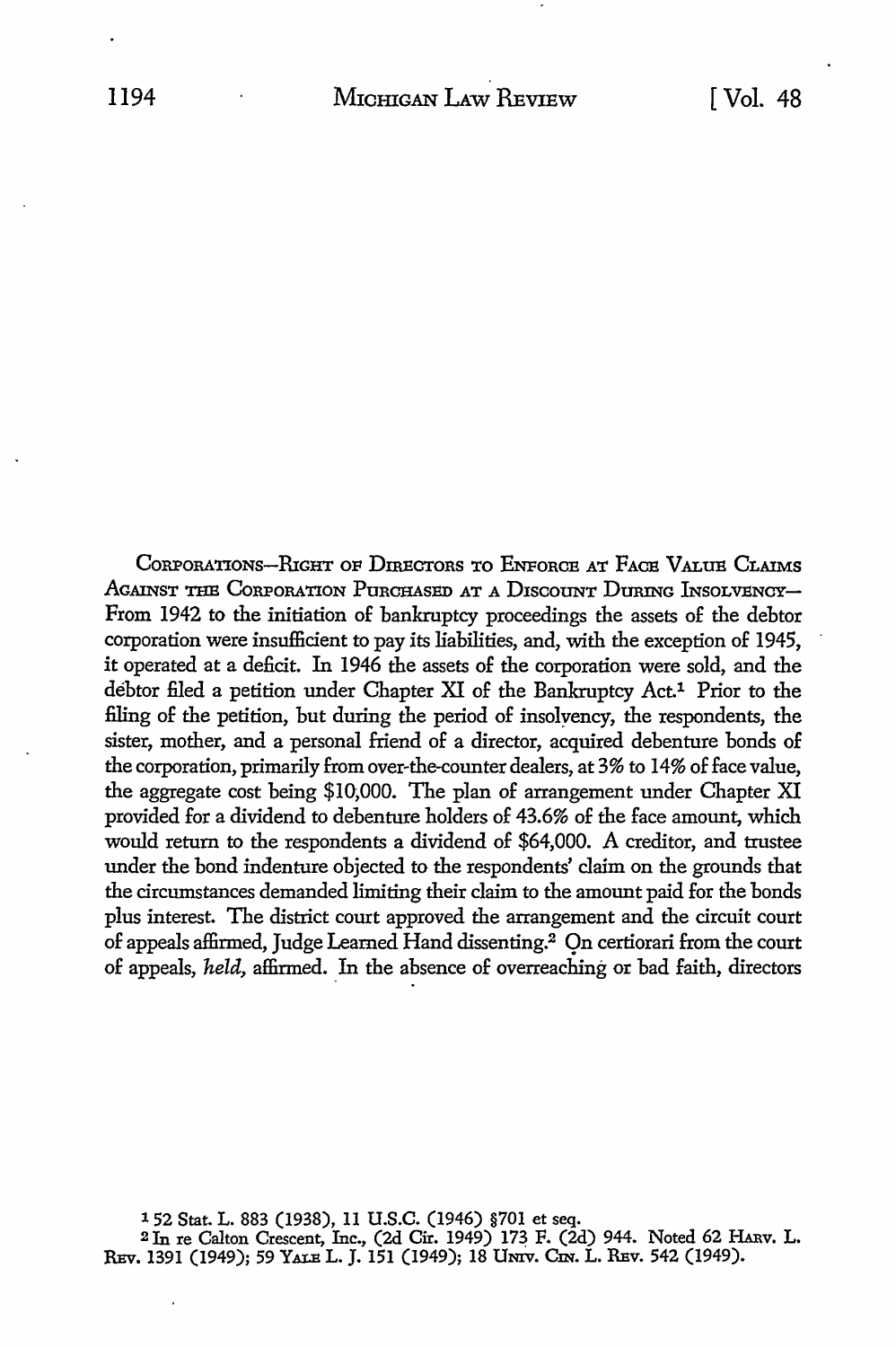may profit from the purchase of claims against an insolvent corporation where such purchases are made before proceedings for judicial relief of the debtor are expected or begun. Thus, there can be no objection to purchases by friends and relatives of a director. *Manufacturers Trust Co. v. Becker*, 338 U.S. 304, 70 S.Ct. 127 (1949).

While there is little doubt that a corporate official may purchase claims against the corporation and enforce them at cost plus interest,<sup>3</sup> his right to enforce at face value claims which he has purchased at a discount has been less certain. Although a few courts have denied insiders any right to profit by such purchasers,<sup>4</sup> the modem view has been that in the absence of bad faith or a duty to purchase for the corporation, such claims may be fully enforced.<sup>5</sup> Prior to the principal case, several courts had taken the broad position that purchases made at a discount while the corporation was "insolvent" could not be enforced at face value.6 The objections to such profits have not been clearly set out in these decisions, the courts contenting themselves with generalized statements of fiduciary duties applicable to express trustees.<sup>7</sup>The Supreme Court in the principal case rejects the theory that an insolvent corporation holds its assets in trust for creditors, and rejects, at least in part, the insolvency restriction. The majority opinion, written by Justice Clark, recognizes three stages on the road to liquidation or reorganization and indicates the director's right to profit may depend largely on which stage the corporation has reached at the time of purchase. Where the corporation is insolvent, but remains a going concern with no expectation of initiating judicial proceedings for relief, the majority is unable to find a probability of conBict between fiduciary duty and personal interest resulting from the purchase. In fact, it is suggested, such purchases may have the effect of bolstering the corporation's failing credit and staving off proceedings for relief. The majority admits that the possibility of conBicting interests increases as it becomes apparent to insiders that the corporation

3 3 FLETCHER, CYc. CoRP., perm. ed., §868 (1947).

<sup>4</sup> Martin v. Chambers, (C.C.A. 5th, 1914) 214 F. 769; Davis v. Rock Creek Lumber Flume & Mining Co., 55 Cal. 359, 36 Am. Rep. 40 (1880); 3 FLETCHER, Cyc. CORP., perm. ed., §869 (1947).

<sup>5</sup> Seymour v. Spring Forest Cemetery Assn., 144 N.Y. 333, 39 N.E. 365 (1895); Fuller, ''Restrictions Imposed by the Directorship Status on Personal Business Activities of Directors," 26 WASH. Umv. L. Q. 189 (1941); BALLANTINE, CoRPORATIONS 209 (1946); 3 FLETCHER, CYc. CoRP., perm. ed., §869 (1947).

6 Bonney v. Tilley, 109 Cal. 346, 42 P. 439 (1895); Bramblet v. Commonwealth Land & Lumber Co., 26 Ky. L. Rep. 1176, 83 S.W. 599 (1904); Horner v. New South Oil Mill, 130 Ark. 551, 197 S.W. 1163 (1917). However, where the interests of creditors were not involved, such claims have been permitted. Punch v. Hipolite Co., 340 Mo. 53, 100 S.W. (2d) 878 (1936); Glenwood Manufacturing Co. v. Syme, 109 Wis. 355 (1901). The majority opinion distinguished a line of lower federal court cases in terms laying down a general insolvency restriction, since they dealt in fact only with purchases made after bankruptcy proceedings had begun. Monroe v. Scofield, (C.C.A. 10th, 1943) 135 F. (2d) 725; In re Norcor Mfg. Co., (C.C.A. 7th, 1940) 109 F. (2d) 407; In re Jersey Materials Co., (D.C. N.J. 1943) 50 F. Supp. 428; In re Los Angeles Lumber Products Co., (D.C. Cal. 1941) 46 F. Supp. 77; In re McCrory Stores Corp., (D.C. N.Y. 1935) 12 F. Supp. 267; In re Philadelphia & Western Ry. Co., (D.C. Pa. 1946) 64 F. Supp. 738.

<sup>7</sup>It is well established that an express trustee may not profit by the purchase of claims against the trust estate at a discount. Scott, ''The Trustee's Duty of Loyalty," 49 HAnv. L. REv. 521 at 557 (1936).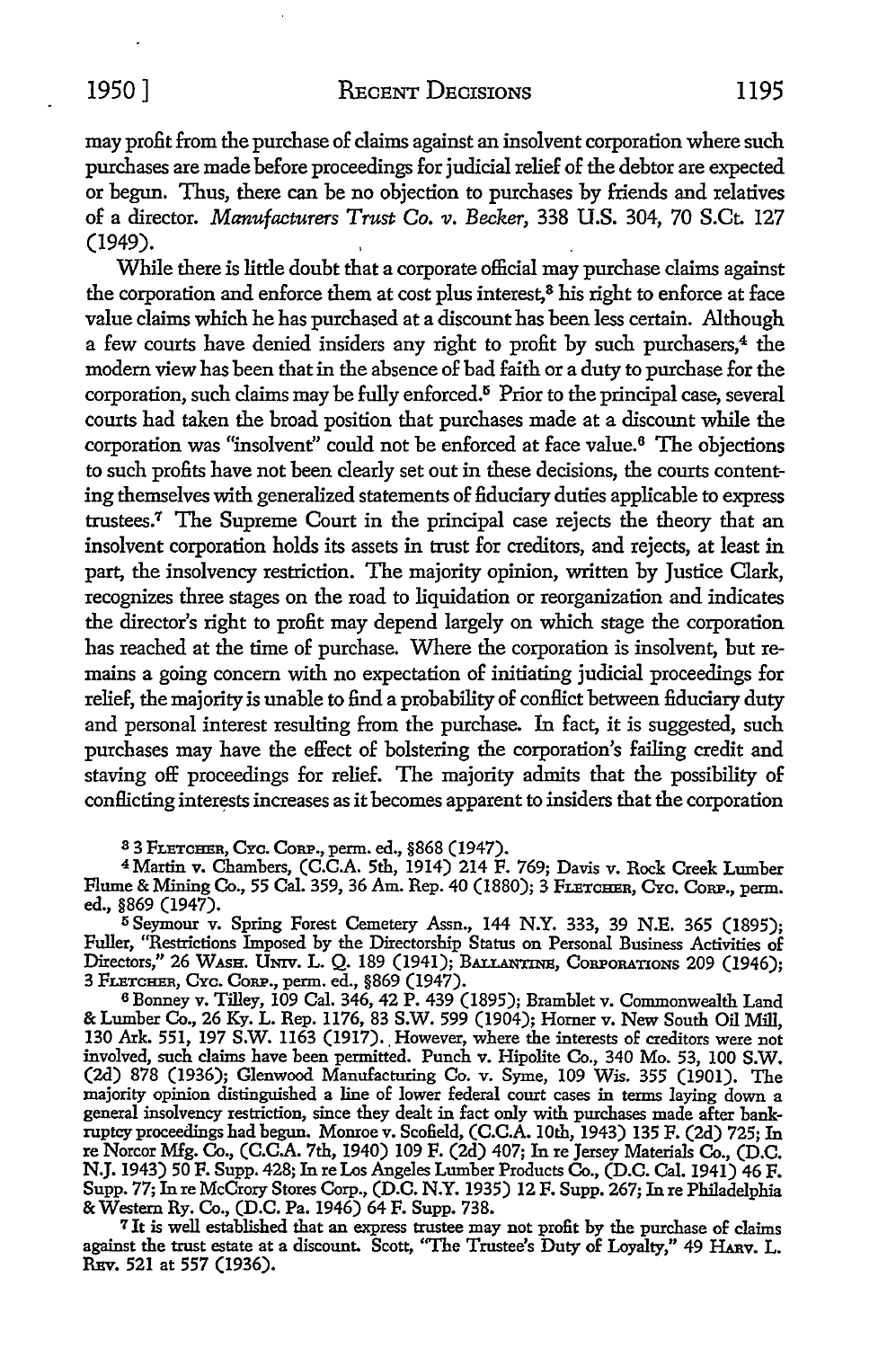must resort to reorganization or liquidations, but finds that the purchases in the principal case were made prior to that time. As restricted by the majority to the .stage of "going concern" insolvency, the decision would appear correct. The rejection of an express trust is consistent with previous Supreme Court decisions<sup>8</sup> and there seems little reason to fear a conflict of interest and duty. Where, how- . ever, it becomes apparent that the corporation is not going to be able to continue as a going concern, severe temptations are likely to confront the director who purchases devalued claims. He may wish to postpone proceedings for relief to allow him to continue to purchase the claims at a price lower than the intrinsic value he believes them to have.9 He may choose liquidation rather than reorganization because of the more certain profits which that course might insure.10 He might take advantage of the sellers of claims who lack inside information as to possible dividends forthcoming from the adjustment of debts.11 The objections to the majority opinion raised by Justices Burton and Black, and by Judge Learned Hand in the circuit court, rest not so much on the facts of the principal case as on the extreme difficulty of determining where "going concern" insolvency merges into this second stage. Because of this difficulty, Justices Burton and Black advocate the strict denial of all profits from the purchase of devalued claims by directors without regard to the likelihood of bankruptcy at the time of purchase.<sup>12</sup> Judge Hand's solution is to demand from the purchasing director an affirmative showing that there were well-founded expectations of continuing the business without reorganization and to accept no other excuse.<sup>13</sup> The implication of the majority opinion, coupled with the dissent, is that a strict limitation on insider's profits may at least be imposed where purchases are made at a time when bankruptcy can be shown to be imminent, but the point is left unsettled.14 The decision also leaves unsettled the effect of purchases after bankruptcy proceedings have begun, although the decision recognizes that the lower federal courts have refused to allow profits from purchases made during this third stage of insolvency.15 The federal decisions, however, have for the most part involved acts of overreaching or bad faith, 16 and it may well be argued that there is less reason for imposing a strict trust

8 Hollins v. Brierfield Coal and Iron Co., 150 U.S. 371, 14 S.Ct. 127 (1893); S.E.C. v. Chenery Corp., 318 U.S. 80, 63 S.Ct. 454 (1943).

<sup>9</sup> Suggested by the Securities and Exchange Commission, as *amicus curiae* in the princi-<br>pal case.

10 Suggested by the dissenting opinion in the principal case at 316.

1162 HARv. L. REv. 1391 (1949). For a more detailed discussion of the possible abuses of the fiduciary duty in this situation see 59 YALE L. J. 151 (1949).

12 Principal case at 316.

18 In re Calton Crescent, supra, note 2, at 952.

14 The majority expressly left the way· open for the S.E.C. to raise the problem under Chapter X of the Bankruptcy Act. See the principal case at 313.<br> $\frac{15 \text{ Note 6, supra.}}{15}$ 

16 In re McCrory Stores, Inc., note 6, supra (corporation was also seeking to purchase claims); In re *1ersey* Materials Co., note 6, supra (director failed to reveal opportunity for profitable purchase to the corporation); In re Norcor Mfg. Co., note 6, supra (misrepresentation made to sellers of claims). However, Monroe v. Scofield, note 6, supra, appears to rest purely on fiduciary obligation.